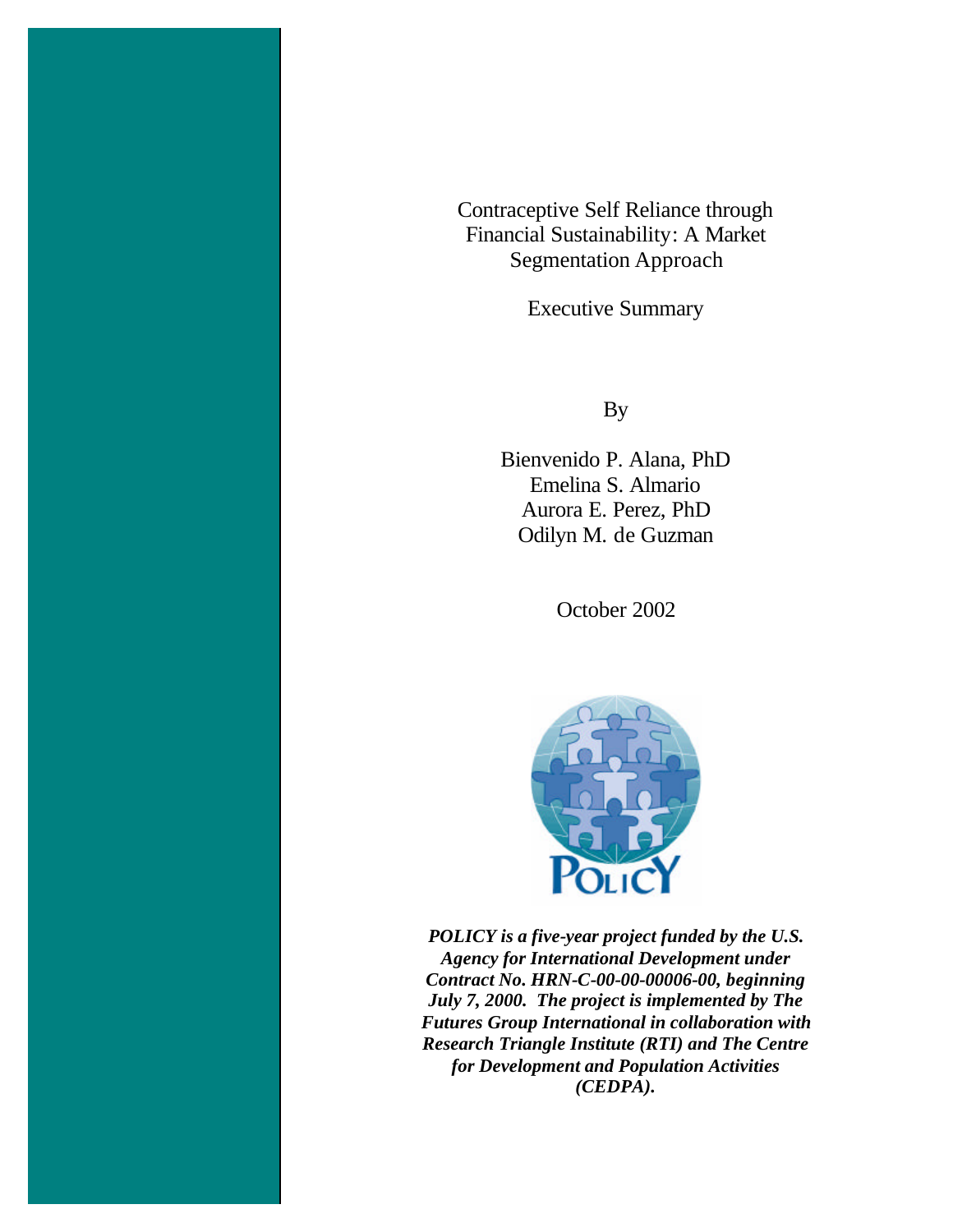#### **EXECUTIVE SUMMARY**

The overall objective of the study is to develop a financial sustainability strategy for contraceptive self-reliance (CSR) in the Philippines using a market segmentation approach. The development of such a strategy is in keeping with the statement of the Department of Health (DOH) in its 2001 Family Planning (FP) Policy that PhilHealth shall be a key partner in the mobilization of investments in the FP program, and that the DOH will adopt the recommendations of the technical working group on the Contraceptive Independence Initiative (CII). In particular, the CII will segment the population and will ensure the availability of commodities for all segments through direct subsidy, health insurance, socialized pricing, and/or commercial procurement.

The specific objectives of the study are to:

- 1. Analyse the Philippine FP market using results of the 1998 National Demographic Survey
- 2. Apply a market segmentation approach to develop an understanding of FP market segment behavior with respect to financing, contraceptive method, and provider choice
- 3. Do projections on various financing scenarios for FP, given present patterns and levels of FP financing sources
- 4. Propose strategies to shift such patterns to address financing gaps and ensure financial sustainability of contraceptive self-reliance, and
- 5. Develop operational policies and procedures in support of these strategies.

To meet its objectives, the study takes the following approach:

First, it redefines the coverage and segments of the Philippine FP market. Second, it interprets contraceptive self-reliance in terms of financial sustainability. Third, the next steps of the study take its findings beyond research into operations, identifying arenas for their implementation and partnership requirements of stakeholders.

### *REDEFINING THE PHILIPPINE FP MARKET*

While earlier studies limit the FP market to currently married women, this study redefines it to include never-married women (NMW), currently married women (CMW), and formerly married women (FMW) aged 15 - 49, i.e., all women who, regardless of marital status, are at risk of being pregnant. According to the 1998 National Demographic Survey (NDS), CMW at 8,634 made up 62 percent of women of reproductive age (WRA) while NMW made up another 34 percent. As expected, the CMW registered the highest current use, at 46.4 percent, followed by the FMW at 9.1 percent, and the NMW at 0.2 percent.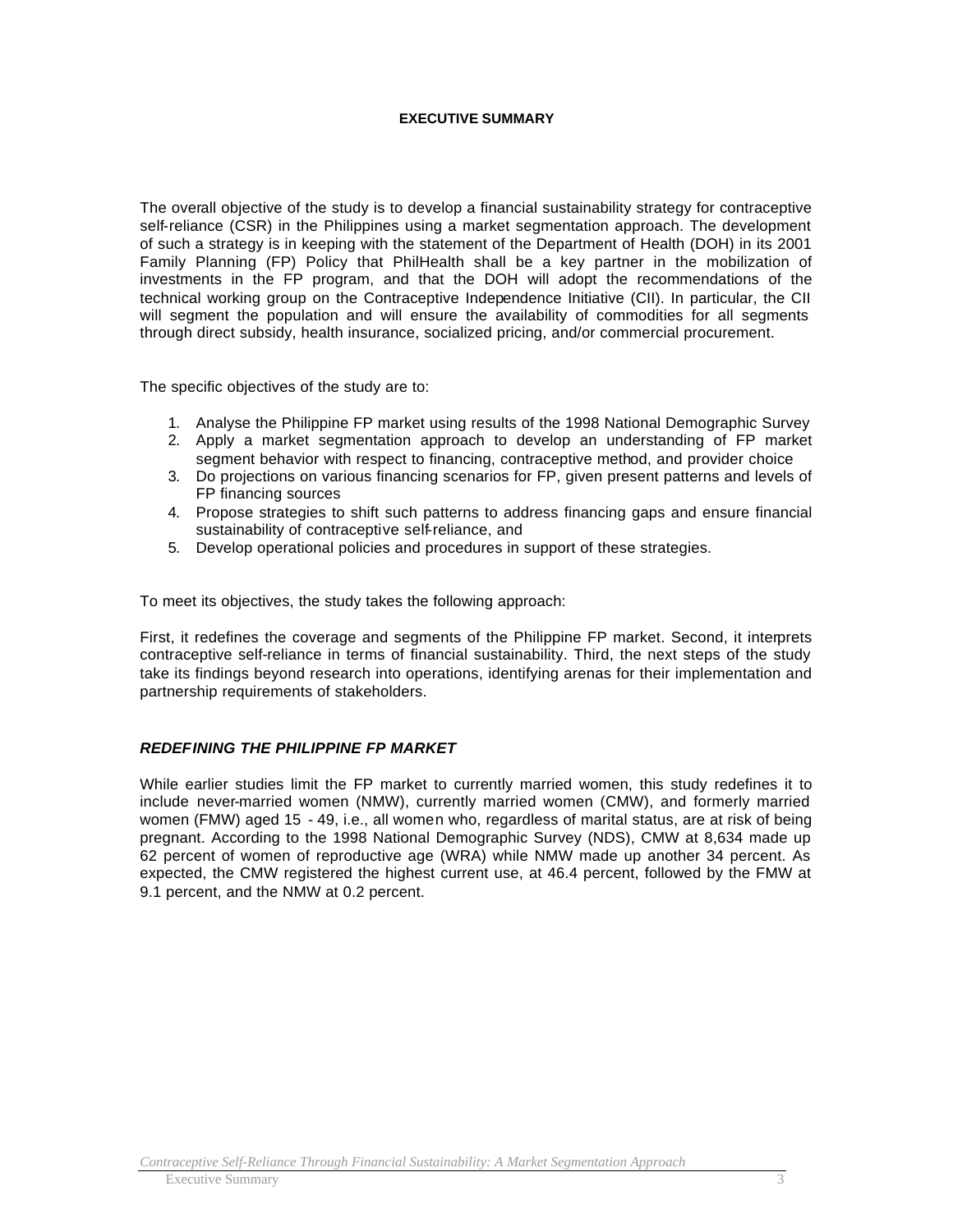

For these three groups, the potential market is estimated, consisting of current users as well as immediate potential users, i.e., those who indicated that they intend to limit or space births and yet do not use any contraceptive method or the so-called unmet need population.

Nine percent (9.1 percent) of ever-married women are still using FP and about one percent have unmet FP needs. In the case of never-married or single women, very few have reported using FP or having unmet FP needs. However, in two recent surveys, 1998 National Demographic Survey and 1994 Young Adult and Fertility Survey, two percent of single women reported having had sexual encounters. Thus, this study considers this proportion of single women who had engaged in sex as a potential market for FP. For the currently-married, all (100 percent) are considered in the potential market, with a corresponding 10 percent for the formerly-married.

Whereas the earlier charts considered women using traditional and modern FP methods, the following chart focuses on the WRA using modern FP methods, specifically pills, condoms, IUDs, injectables, and bilateral tubal ligation (female sterilization). In terms of these methods, the largest shares of the market are those of pills (35.8 percent) and female sterilization (34.3 percent) followed by IUDs at 15.2 percent. It is this subset of the market whose contraceptive self-reliance is addressed by the study.



3.23 Million Women of Reproductive Age

*Contraceptive Self-Reliance Through Financial Sustainability: A Market Segmentation Approach*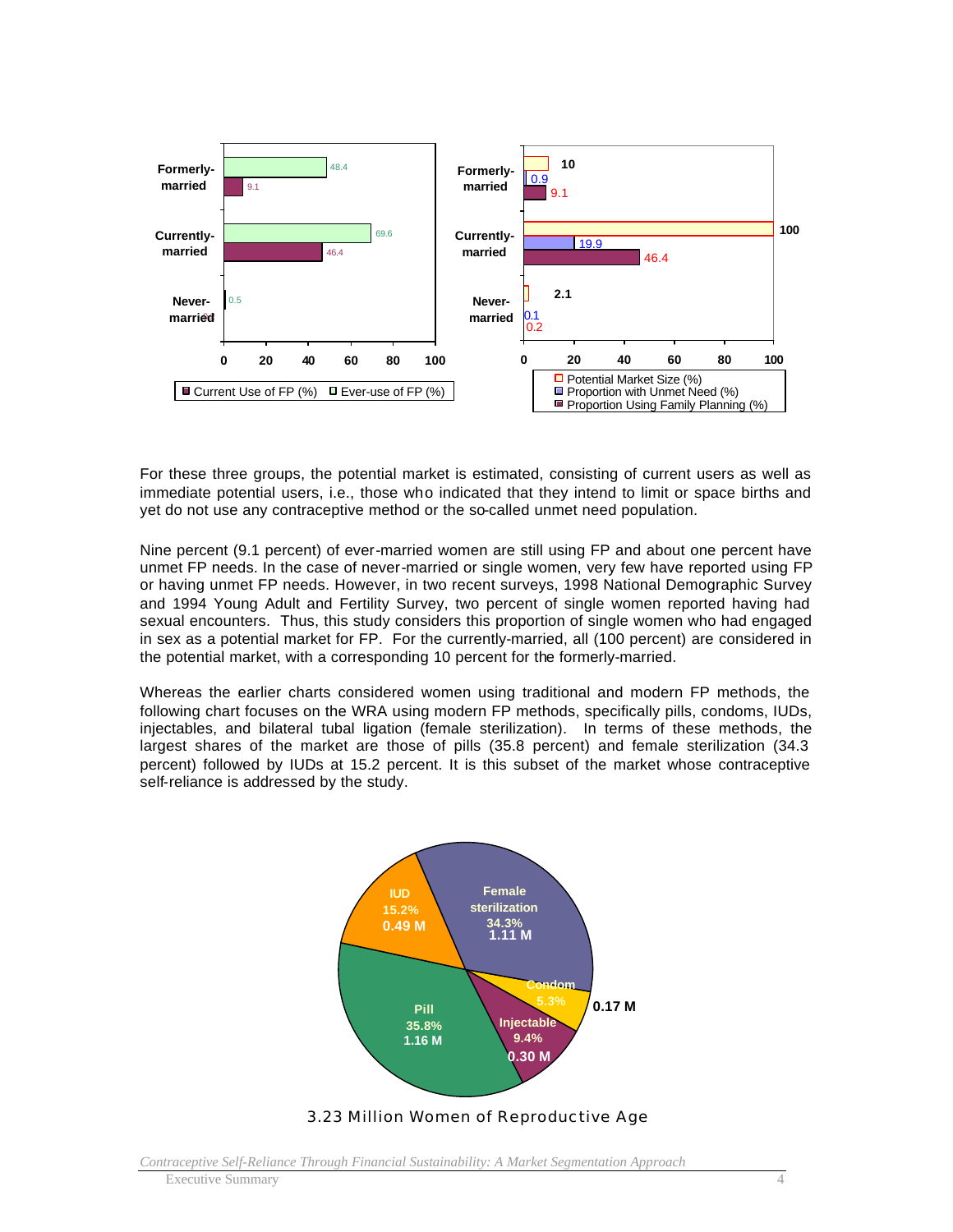## *ENSURING FINANCIAL SUSTAINABILITY*

Using 1998 data as the base and inputting DOH FP targets, Spectrum (a computer model developed by the POLICY Project and described in Annex 2) was used to generate financing scenarios to quantify the requirements to reach the strategic goal of financial sustainability for contraceptive self-reliance.

The study defines two conditions for financial sustainability: first, adequate financing exists for the provision of free or subsidized services for the poor; and second, risk pooling is fully explored for those who can afford and are willing to pay for FP services. Thus, a two-pronged strategy is proposed: a shifting strategy to move the public sector non-poor clients to the private sector and a financing strategy for the remaining public burden. The financing scenarios focus on the public sector share of the FP market and take into consideration the National Health Insurance Program of PhilHealth.

### *Shifting Public Sector Non-poor Clients to the Private Sector*

Two major arguments make the shifting strategy compelling.

The first is found in the various market segmentation studies, including this one, which documents the continued provision by the public sector of the FP requirements for the non-poor.



The above chart presents the estimated market size of the modern FP market according to the three market groups. If the market is limited to women who are either married or living together with their partners, there were an estimated 3.17 million women in 1998 with modern FP needs. Of these, 2.45 million went to the public sector and 719 thousand went to the private sector. When this market is expanded to include formerly married women, it increases to 3.19 million women. The integrated market, which further includes singles comes up to 3.23 million women. Of this market, an estimated 77 percent or 2.49 million rely on the public sector for their FP needs, whereas about 739 thousand women seek FP services from the commercial sector. Of the 2.49 million who go to the public sector, 61.5 percent or 1.53 million women come from middle and high-income classes (69.9 percent are non-poor or above the poverty threshold).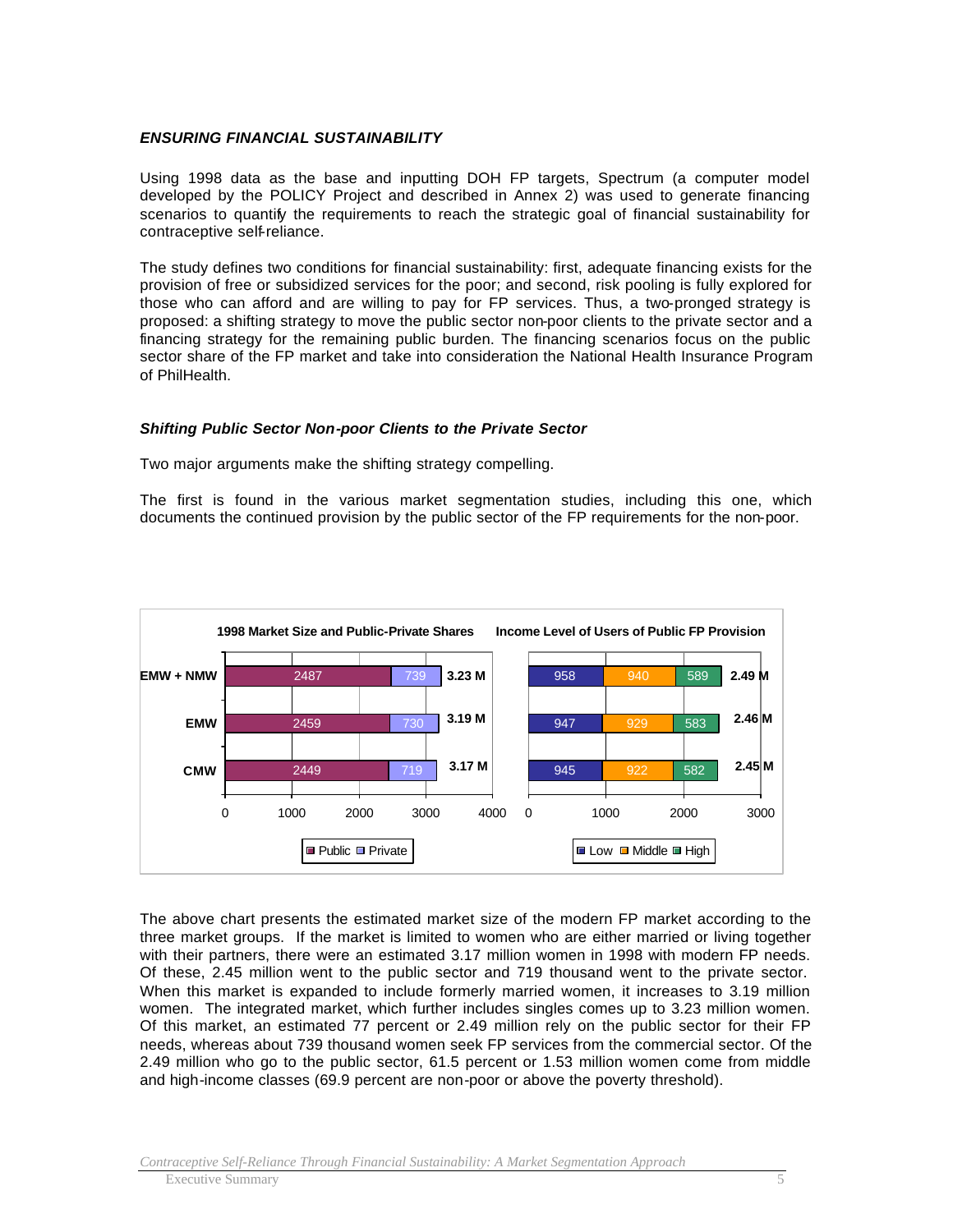When the low, middle, and high income classes of the market segmentation study are made to correspond with the ABCDE socioeconomic classification, the low income group can be classified as Class E, households with an income of PhP5,028 and below/month. Since this corresponds to the National Statistical Coordination Board (NSCB) definition of the poverty threshold for the Philippines, this group can be considered as the poor. All non-poor households will be shifted to the private sector, with the poor remaining as the public burden.



The second argument has to do with the resulting public burden should no shift occur. Using the Spectrum software, the commodity funding requirements of the public sector for the modern methods under consideration were projected using the historical rate of increase in order to estimate the resulting public burden. This base scenario shows the public burden increasing by 74 percent from 368 million pesos in 1998 to 642 million pesos in 2008. To get a sense of how affordable this burden is, the projected amounts are compared with the projections of the LGU Internal Revenue Allotment (IRA) share that is estimated for health and is set at 10% of IRA (henceforth referred to as the LGU health budget) and the DOH FP budget. The table shows the public burden under the base scenario to be 3.7 percent of the LGU health budget in 2004, growing to 4.2 percent in 2008. Compared to the DOH FP budget, the public burden is huge, amounting to 219.3 percent of the budgetary level in 2004 and 250.4 percent in 2008. Clearly, the resulting public burden is overwhelming.



|                                                    | 2004    | 2008    |
|----------------------------------------------------|---------|---------|
| Public burden as a proportion of DOH FP Budget     | 219.3 % | 250.4 % |
| Public burden as a proportion of LGU Health Budget | $3.7\%$ | 4.2%    |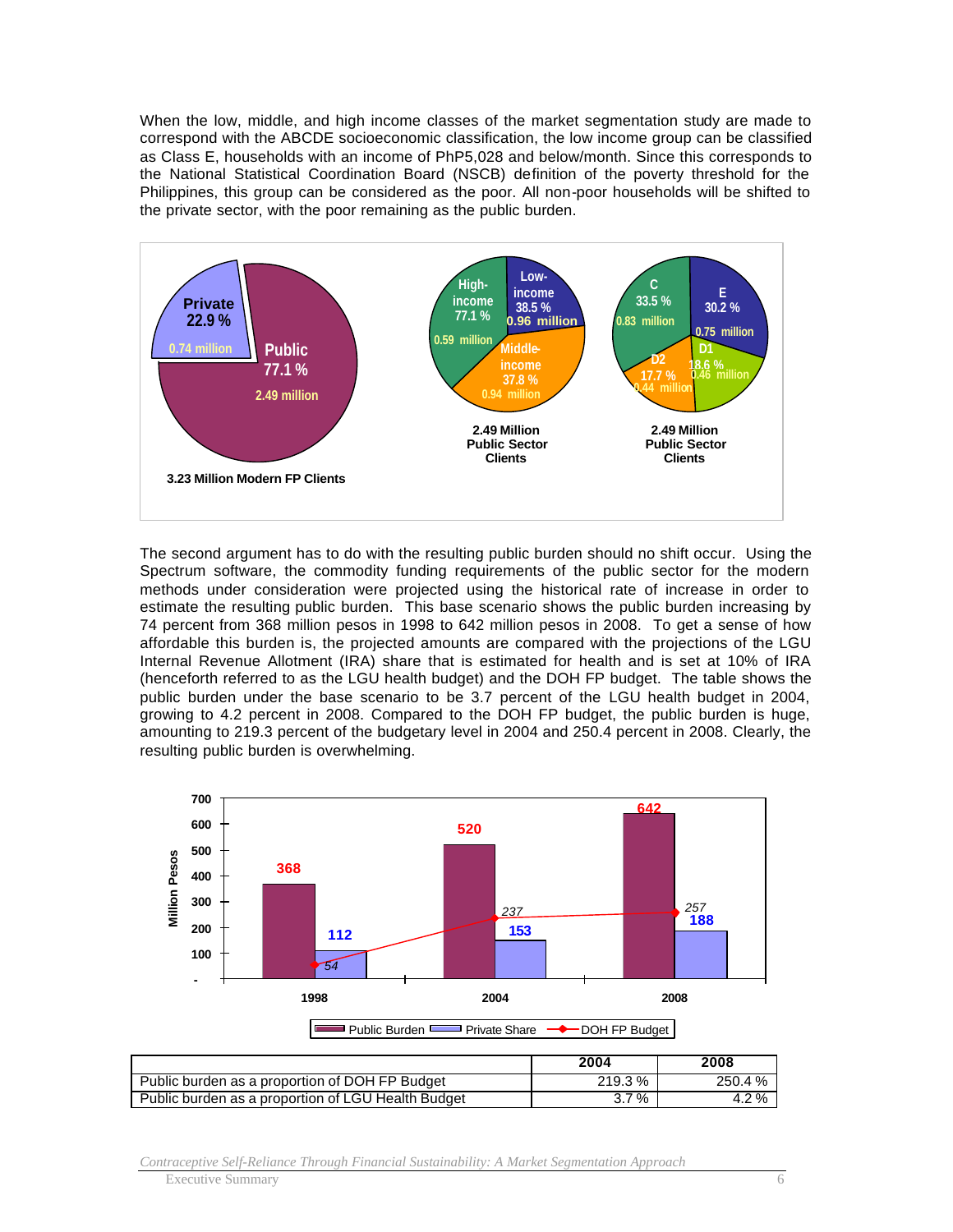The shifting strategy will not only reduce the public burden (public burden is expected to decrease by 66 percent as compared to the base scenario estimate for 2008). It will also encourage and nurture the growth of the private sector (in this scenario, the private sector is expected to increase by 225 percent as compared to the base scenario estimate for 2008) in the Philippine FP market, a market long dominated by free public goods which have forced commercial players to concentrate on the high-end niche with correspondingly high-priced commodities. The client shift is expected to create a larger private sector market for lower-priced commodities.



|                                                    | 2004    | 2008   |
|----------------------------------------------------|---------|--------|
| Public burden as a proportion of DOH FP Budget     | 183.6 % | 85.5 % |
| Public burden as a proportion of LGU Health Budget | 3.1%    | $.4\%$ |

# *Financing Scenarios for the Public Burden*

Given the various policy options available to the government, two possible financing scenarios emerge:

### **Scenario 1: Additional PhilHealth Funding is Available**

An important potential financing source for FP is the National Health Insurance Program. At present, PhilHealth is evaluating the expansion of its FP benefits from bilateral tubal ligation and vasectomy to include pills, IUDs, and injectables. Using employment status as a proxy for PhilHealth membership, estimates show that a policy that withdraws the provision of free public goods from the non-poor coupled by PhilHealth coverage of FP supplies would significantly reduce the public burden to 16.9 percent of those presently being serviced by the public sector. Despite the large reduction shown, this projection of the public burden may, in fact, be an overestimate as it does not account for the possible coverage expansion of PhilHealth programs for the indigent and self-employed.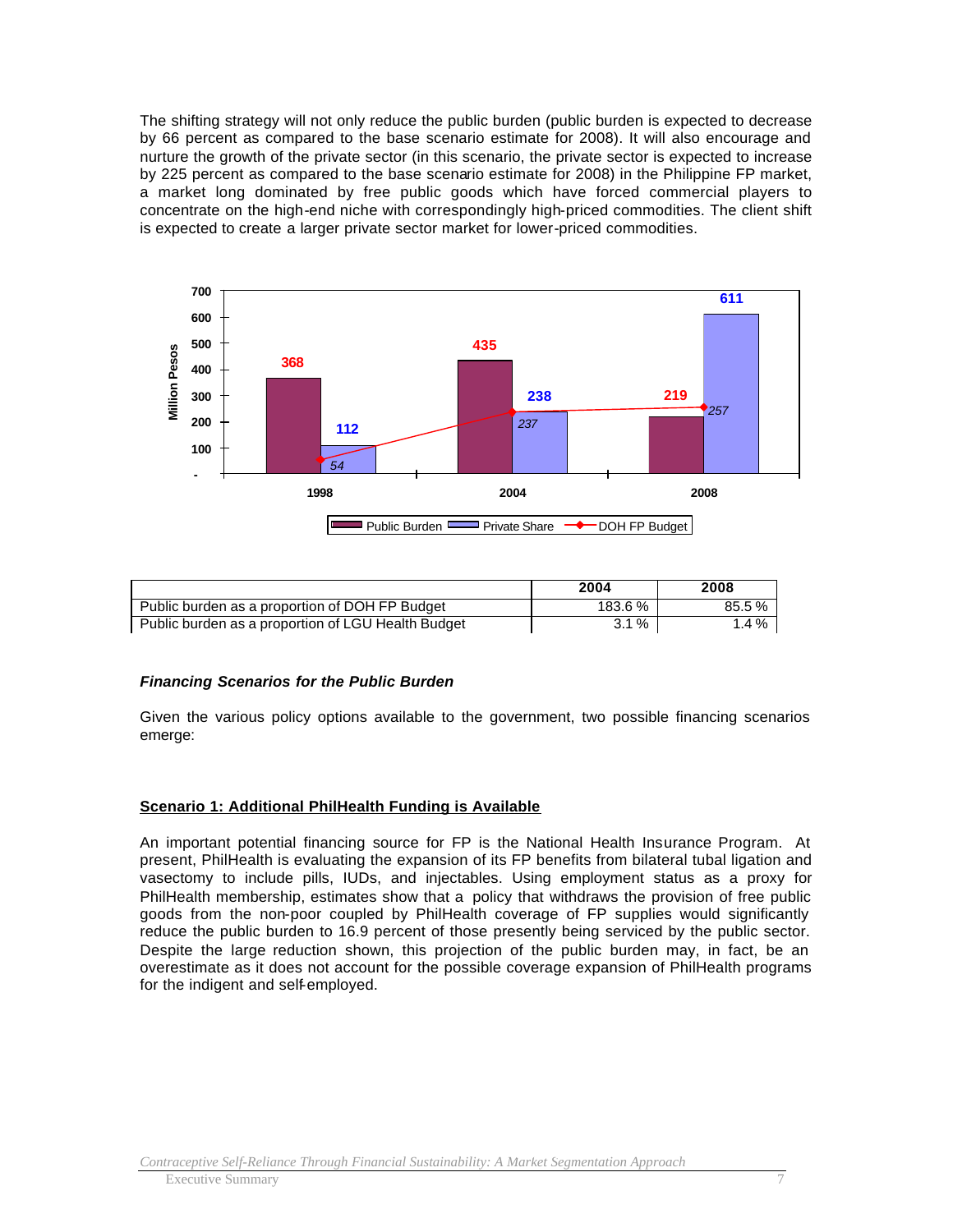

### **Scenario 2: No Additional Philhealth Financing**

In the absence of additional Philhealth funding, other policy options will have to be pursued more aggressively. Among these are:

- 1. Encouraging the shift through means testing, user fees, and the establishment of a referral system to private facilities and NGOs.
- 2. Collaborating with the Employers' Confederation of the Philippines (ECOP) and the trade unions in incorporating FP benefits into the collective bargaining agreements and upgrading the capability of company clinics to deliver FP services.

Since option 2 is still in the conceptual stage and its feasibility depends on the willingness of the private stakeholders to cooperate, only the impact of option 1 shall be considered in this simulation as the success of this option is mainly dependent on government action. Shifting the non-poor public sector users to the private sector would leave 30.2 percent of present public sector users as part of the public burden.

The following chart highlights the 2008 public burden and private sector shares of the FP market in the context of the projected budget requirements of DOH and the LGUs. Clearly, the baseline scenario cannot hold given a resulting public burden that is more than two times the FP budget (indicated by the red line) of the DOH and almost five percent of the LGU health budget. As expected, the shifting strategy produces a smaller public burden. Scenarios 1 and 2 show how this public burden can be financed. Scenario 1 shows a smaller burden, since the FP needs of the employed, poor population are covered by insurance. Under Scenario 1, the resulting public burden is reduced to 51 percent of the DOH FP budget (from 676 percent in 1998) and less than one percent of the LGU health budget (from 4.5 percent in 1998) by 2008. Scenario 2, on the other hand, assumes that the FP needs of all poor clients, regardless of employment status, are covered by the public sector. The public burden is consequently higher, amounting to 211 million pesos in 2008, which is 1.4 percent of the projected LGU health budget and 82.4 percent of the DOH FP budget. In 2008, PhilHealth financing (indicated by the green line) is estimated to support private share by 75.4 percent for Scenario 1. Should FP benefits be limited to VSS (Scenario 2), only 19.4 percent of private share would be financed by PhilHealth.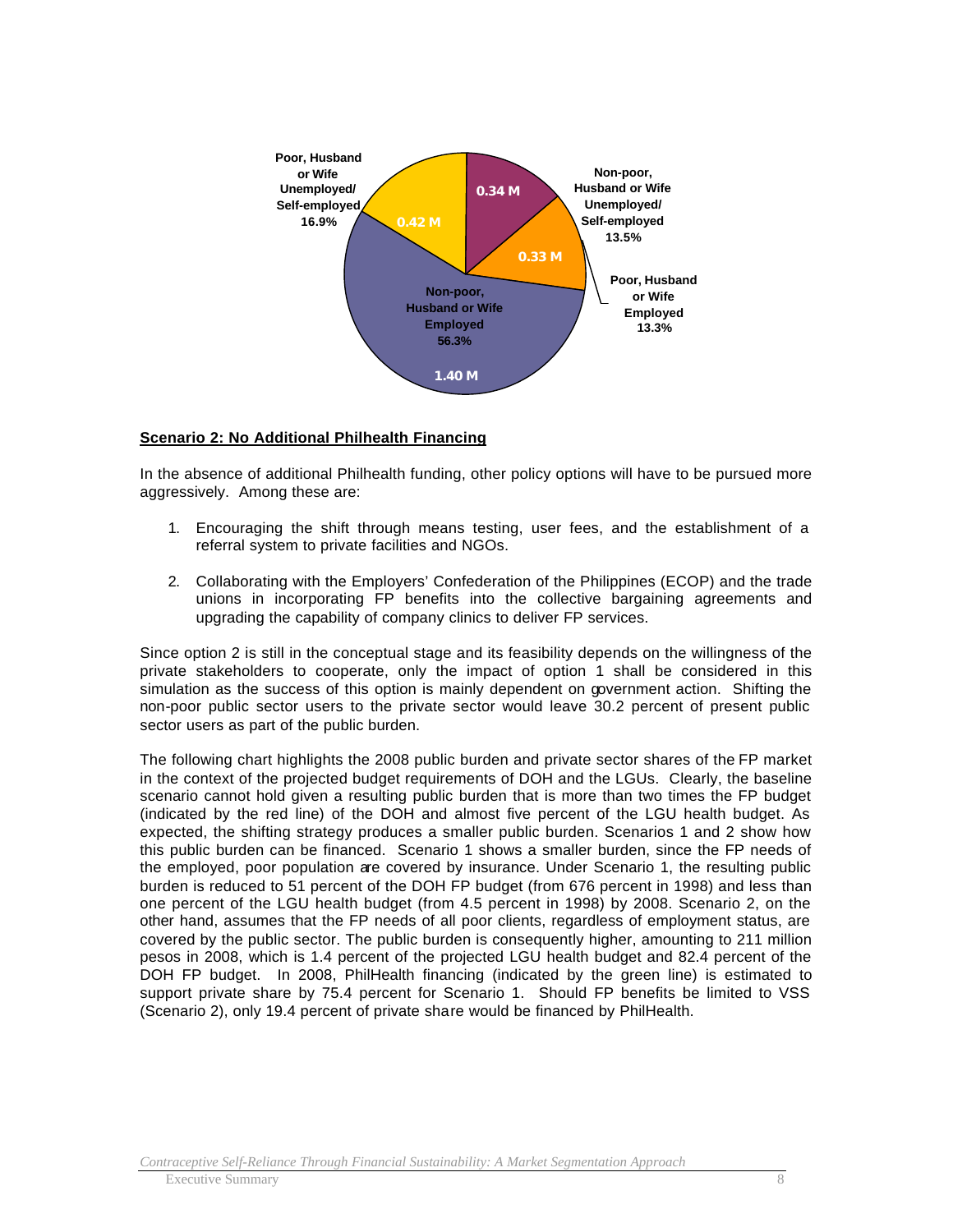

|                                                       | <b>Base Scenario</b> | Scenario 1 | <b>Scenario 2</b> |
|-------------------------------------------------------|----------------------|------------|-------------------|
| Public burden as a proportion of<br>DOH FP budget     | 250.4 %              | 50.8%      | 82.4%             |
| Public burden as a proportion of<br>LGU health budget | $4.2\%$              | 0.9%       | 1.4 %             |

### *NEXT STEPS*

The implementation activities necessarily follow from the shifting/financing strategy discussed. They fall into the two broad categories of national level activities that would be favorable to the growth of the private sector and provide alternative sources of financing, and LGU level activities that flesh out as well as support the national directions.

### *National Level: Department of Health*

At the national level, the DOH has to restate its FP policy especially with respect to its continued provision of services for the poor. It has to be accompanied by a strategy of encouraging the nonpoor to pay for FP services and supplies. This is very much in keeping with the pro-poor stance of the present administration. But as it focuses its services on the poor, the DOH should see to it that alternative sources of supplies and services for those who will be denied free services are first in place and are easily accessible. Other less critical but nevertheless important policy decisions at the national level involve issues that would make contraceptives and the correct information about them more accessible to the public, particularly the potential users.

# *National Level: Philippine Health Insurance Corporation*

The decision of PhilHealth to include additional FP benefits – oral contraceptives, injectables, and IUDs in particular – in its basic package has tremendous financial implications. A critical input to the decision is a cost-benefit study that should be able to show the health impact of contraception on PhilHealth members, as well as PhilHealth itself. The result of the cost-benefit exercise should be used to advocate at both technical and political levels. The technical arguments could be derived directly from the study. The political arguments, on the other hand, should build on the government's objective to focus public resources on the poor. Scenario 1 shows that shifting the financing burden on to PhilHealth would accomplish such an objective as the non-poor clients would be shifted out of the public sector. This would allow public facilities to provide more free services and supplies to the poor and underserved sectors of the population. Such a strategy